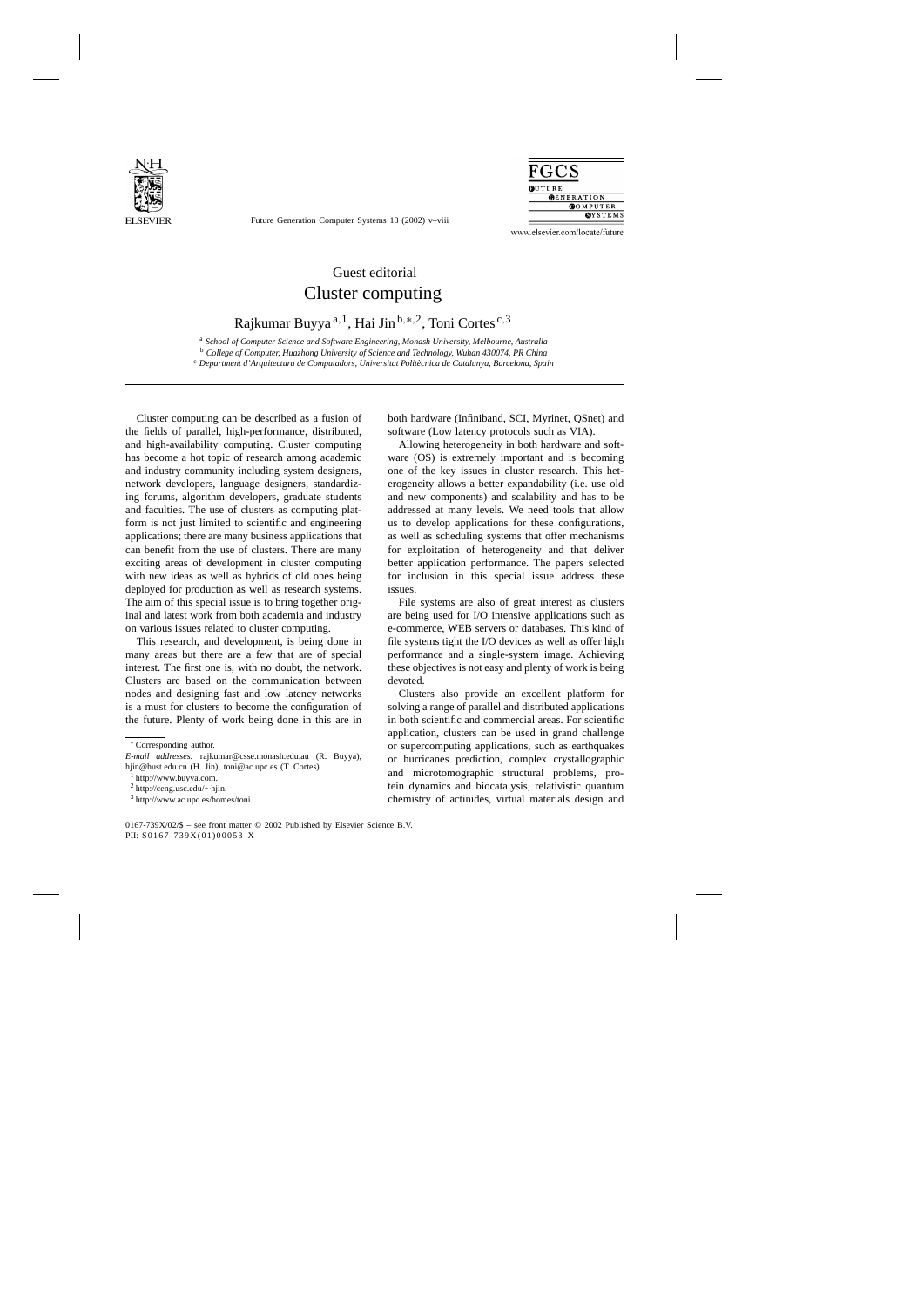processing including crash simulations, and global climate modeling. For the commercial applications, cluster can be best used in e-commerce as superserver, which consolidate web server, ftp server, e-mail server, database server, etc. Clusters can also be used in data mining applications to provide the storage and data management services for the data set being mined and computational services required by the data filtering, preparation and mining tasks. Other commercial applications includes image rendering, network simulation, etc.

Due to the growing interest in cluster computing, the IEEE Task Force on Cluster Computing (TFCC) [8] was formed in early 1999. TFCC is acting as a focal point and guide to the current cluster computing community and has been actively promoting the field of cluster computing with the aid of a number of novel projects. With the support of TFCC, a series of special sessions, workshop, symposiums and conferences were held to guide R&D work both in academic and industrial settings. Further information on TFCC activities can be accessed from the web site: http://www.ieeetfcc.org/.

This special issue emerges from the seven best papers that we selected from the three conferences in the area of cluster computing. They are the first IEEE International Workshop/Conference on Cluster Computing <sup>4</sup> (Melbourne, Australia), CC-TEA 2001 (Las Vegas, USA), and the Asia–Pacific International Symposium on Cluster Computing (Beijing, China). The last two meetings have been merged to create a major IEEE international conference series (called  $CCGRID<sup>5</sup>$ ) that focus on both cluster computing and grid<sup>6</sup> technologies. Grid technology will help in coupling multiple clusters in the same or different organizations to create computational grids (federated or hyper clusters) for solving large-scale multidisciplinary problems.

The papers that we have selected for inclusion in this special issue have received the higher review ratings for their research contributions. All the papers are extended and revised to reflect the latest research achievements in various areas of cluster computing. The topics of the papers cover different aspects of cluster computing ranging from lightweight (low-latency and high-bandwidth) communication protocols to highly optimized sorting algorithms implemented on clusters. Topic areas covered include rapid application development environments, operating system kernels, file systems, load-balancing mechanisms, communication subsystems, industry standard oriented user-level communication interfaces, and a number of parallel sorting schemes. The works presented have addressed mechanisms for handling heterogeneity in clusters, as this is an important issue for handling design issues such as expandability of clusters.

The first paper entitled "*MPI–Delphi: An MPI Implementation for Visual Programming Environments and Heterogeneous Computing*" presents authors' efforts to integrate MPI for parallel programming with Delphi visual programming environment. MPI–Delphi interface makes it possible to manage a cluster of heterogeneous PCs. This interface is also suitable for some specific kind of programs, such as monitoring long execution parallel programs, or computational intensive graphical simulations.

"*PODOS — The Design and Implementation of a Performance Oriented LINUX Cluster*" reports the design issues of a performance-oriented operating system, PODOS, which harness the performance capabilities of a cluster-computing environment. PO-DOS added four new components to existing LINUX operating system, they are Communication Manager, PODOS File System, Resource Manager, and Global Inter-Process Communication. The custom designed communication protocol uses round-robin Transmission-Groups mechanism to multiplex packets across multiple network interfaces. PODOS file system builds an efficient file sharing environments on top of high-speed communication subsystem.

"*On a Scheme for Parallel Sorting on Heterogeneous Clusters*" discusses the parallel sorting algorithms and their implementations suitable for cluster architectures in order to optimize cluster resources. By carefully studying the various sorting algorithms on heterogeneous cluster, the authors concluded that the software challenges to better utilize the heterogeneous cluster platform are data decomposition techniques, scheduling and load balancing methods. The algorithm described in this paper combines very good property for load balancing.

<sup>4</sup> http://www.clustercomp.org.

<sup>5</sup> http://www.ccgrid.org.

 $6$  http://www.gridcomputing.com.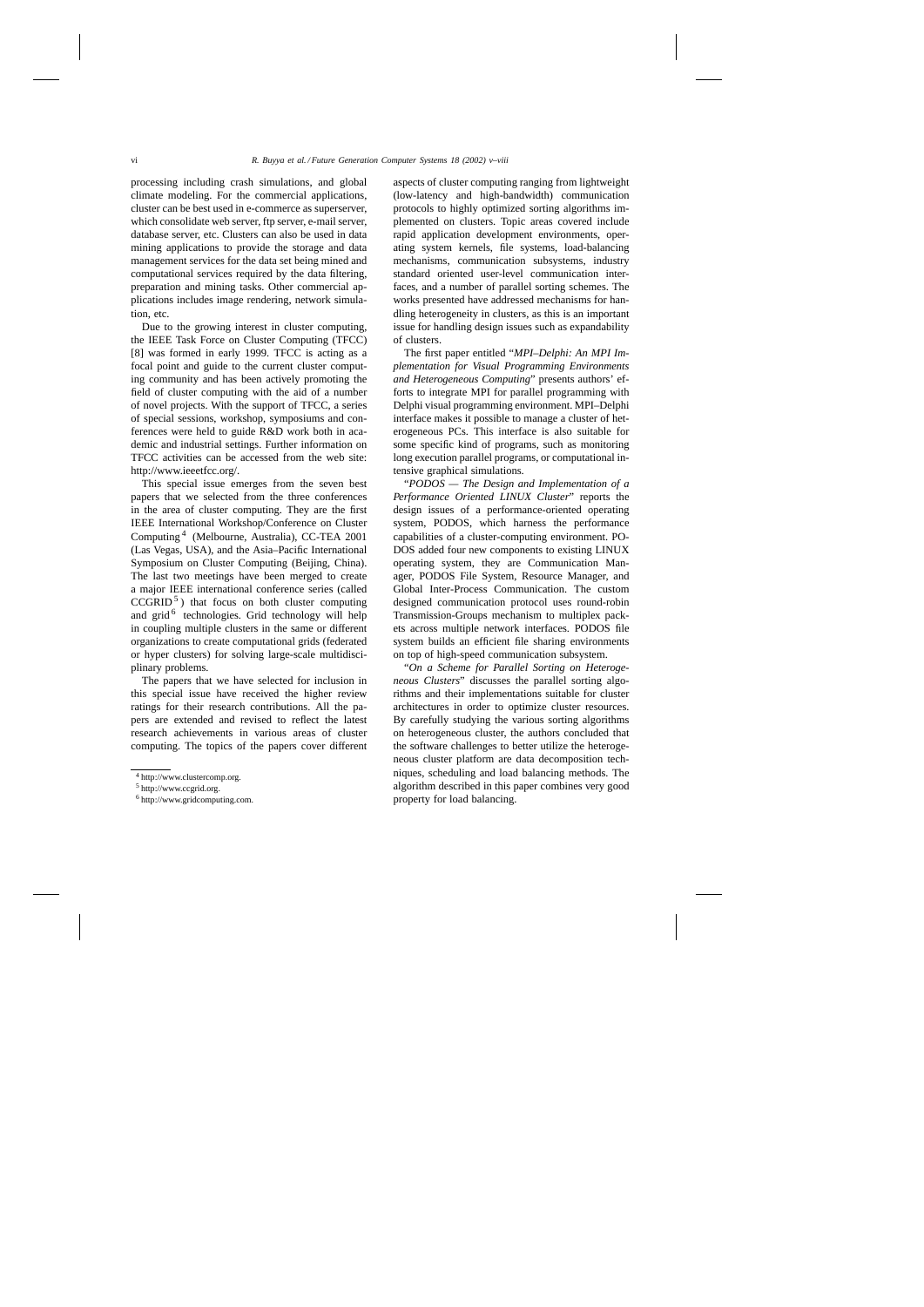"*Cluster File Systems: A Case Study*" presents a scalable single-image file system, called COSMOS, designed for Dawning 2000 superserver. COSMOS provides location transparency and strong UNIX file-sharing semantics. COSMOS uses serverless design and introduces a dual-granularity cooperative caching. Other characteristics of COSMOS includes heuristic replacement algorithm, network disk striping, and distributed meta-data management. COS-MOS provides high I/O bandwidth for large files and good I/O performance for small files and directory reads.

"*Load Balancing for Heterogeneous Clusters of PCs*" discusses the authors' experience of using the asymmetric load balancing approach in heterogeneous cluster environments. By using the LU benchmark from the NPB family, authors find that asymmetric load balancing approach is a general-purpose tool that can be used with any data decomposed regular problem, and with some extensions, it can be also used in irregular problem.

"*Directed Point: A Communication Subsystem for Commodity Supercomputing with Gigabit Ethernet*" studies the practical issues on the design of a new high performance communication subsystem, called Directed Point (DP). The DP abstraction model depicts the communication channels built among a group of communicating processes. It supports both point-to-point communication and various types of group operations. The API of DP combines features from BSD sockets and MPI to facilitate the peer-to-peer communication in a cluster. DP improves the communication performance by reducing protocol complexity through the use of directed message, by reducing the intermediate memory copies between protocol layers through the use of token buffer pool, and by reducing the context switching and scheduling overhead through the use of light-weight messaging calls.

"*VI Architecture Communication Features and Performance on the Giganet Cluster LAN*" presents the performance result study of Giganet cLAN VI architecture hardware implementation. VI architecture aims to close the performance gap between the bandwidths and latencies provided by the communication hardware and visible to the application by minimizing the software overhead on the critical path of communication. The focus of this study is to assess and compare the performance for different VIA data-transfer modes and specific features that are available to higher-level communication software like MPI. The features investigated in this paper include the use of send/receive vs. RDMA data transfers, polling vs. blocking to check the completion of communication operations, multiple VIs, completion queues, and scatter capabilities of VIA.

From the above discussion, it is clear that the papers included in this special issue cover a broad range of topics in cluster computing. We hope that the whole cluster computing community including researchers, developers, practitioners, and users find this special issue of use and interest.

We would like to take this opportunity to thank editors of the Future Generation Computer Systems, Peter Sloot and Doutzen Abma for inviting us to edit this special issue. In fact, we are honored by their invitation. We congratulate all the authors whose papers have been included in this special issue and we thank them for agreeing to extend their papers to reflect the latest state of the art in their topical area. In the references section below, we have included pointers to further information [7], particularly a list of books [1–6] that have been published recently. We hope that you will find this special issue interesting and useful. Happy reading!

## **References**

- [1] R. Buyya (Ed.), High Performance Cluster Computing: Systems and Architectures, Vol. 1, 1st Edition, Prentice-Hall, Englewood Cliffs, NJ, 1999.
- [2] R. Buyya (Ed.), High Performance Cluster Computing: Programming and Applications, Vol. 2, 1st Edition, Prentice-Hall, Englewood Cliffs, NJ, 1999.
- [3] G. Pfister, In Search of Clusters, 2nd Edition, Prentice-Hall, Englewood Cliffs, NJ, 1998.
- [4] K. Hwang, Z. Xu, Scalable Parallel Computing Technology, Architecture, Programming, McGraw-Hill, New York, 1998.
- [5] T. Sterling, J. Salmon, D. Becker, D. Savarrese, How to Build a Beowulf, MIT Press, Cambridge, MA, 1999.
- [6] B. Wilkinson, M. Allen, Parallel Programming Techniques and Applications Using Networked Workstations and Parallel Computers, Prentice-Hall, Englewood Cliffs, NJ, 1999.
- [7] Cluster Computing Info Centre. http://www.buyya.com/ cluster.
- [8] IEEE Task Force on Cluster Computing. http://www.ieeetfcc. org.